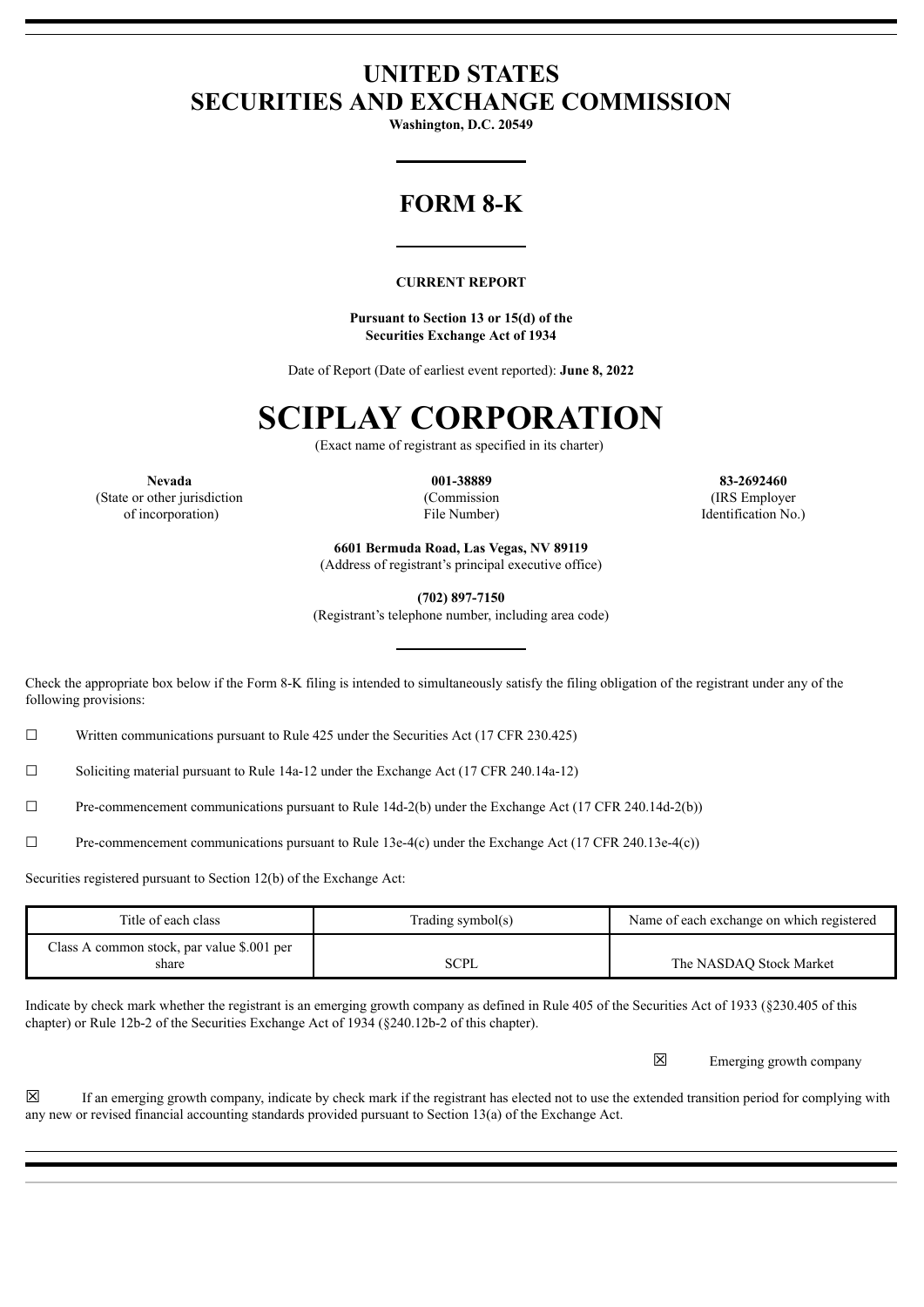#### **Item 5.07. Submission of Matters to a Vote of Security Holders.**

On June 8, 2022, SciPlay Corporation (the "Company") held its annual meeting of stockholders.

At the annual meeting, the Company's stockholders: (1) elected all of the Company's nominees for members of the Board of Directors of the Company to serve for the ensuing year and until their respective successors are duly elected and qualified and  $(2)$  ratified the appointment of Deloitte & Touche LLP as the Company's independent registered public accounting firm for the fiscal year ending December 31, 2022. The proposals are further described in the Company's definitive proxy statement on Schedule 14A, filed with the U.S. Securities and Exchange Commission on May 17, 2022.

The voting results are as follows:

#### *Proposal 1: Election of Directors*

|                          | For           | Withheld  | <b>Broker Non-Votes</b> |
|--------------------------|---------------|-----------|-------------------------|
| Barry L. Cottle          | 1,046,577,926 | 2,921,844 | 2,391,333               |
| Joshua J. Wilson         | 1,046,773,820 | 2,725,950 | 2,391,333               |
| Gerald D. Cohen          | 1,046,771,143 | 2,728,627 | 2,391,333               |
| Nick Earl                | 1,049,468,450 | 31,320    | 2,391,333               |
| April Henry              | 1,049,460,282 | 39,488    | 2,391,333               |
| Constance P. James       | 1,049,269,649 | 230,121   | 2,391,333               |
| Michael Marchetti        | 1,046,466,165 | 3,033,605 | 2,391,333               |
| Charles "CJ" Prober      | 1,049,468,452 | 31,318    | 2,391,333               |
| William C. Thompson, Jr. | 1,046,770,822 | 2,728,948 | 2,391,333               |
|                          |               |           |                         |

Proposal 2: Ratification of Appointment of Deloitte & Touche LLP as the Company's Independent Registered Public Accounting Firm for the Fiscal *Year Ended December 31, 2022*

| For           | Against | <b>\bstain</b> |
|---------------|---------|----------------|
| 1,051,723,614 | 42,535  | 124,954        |